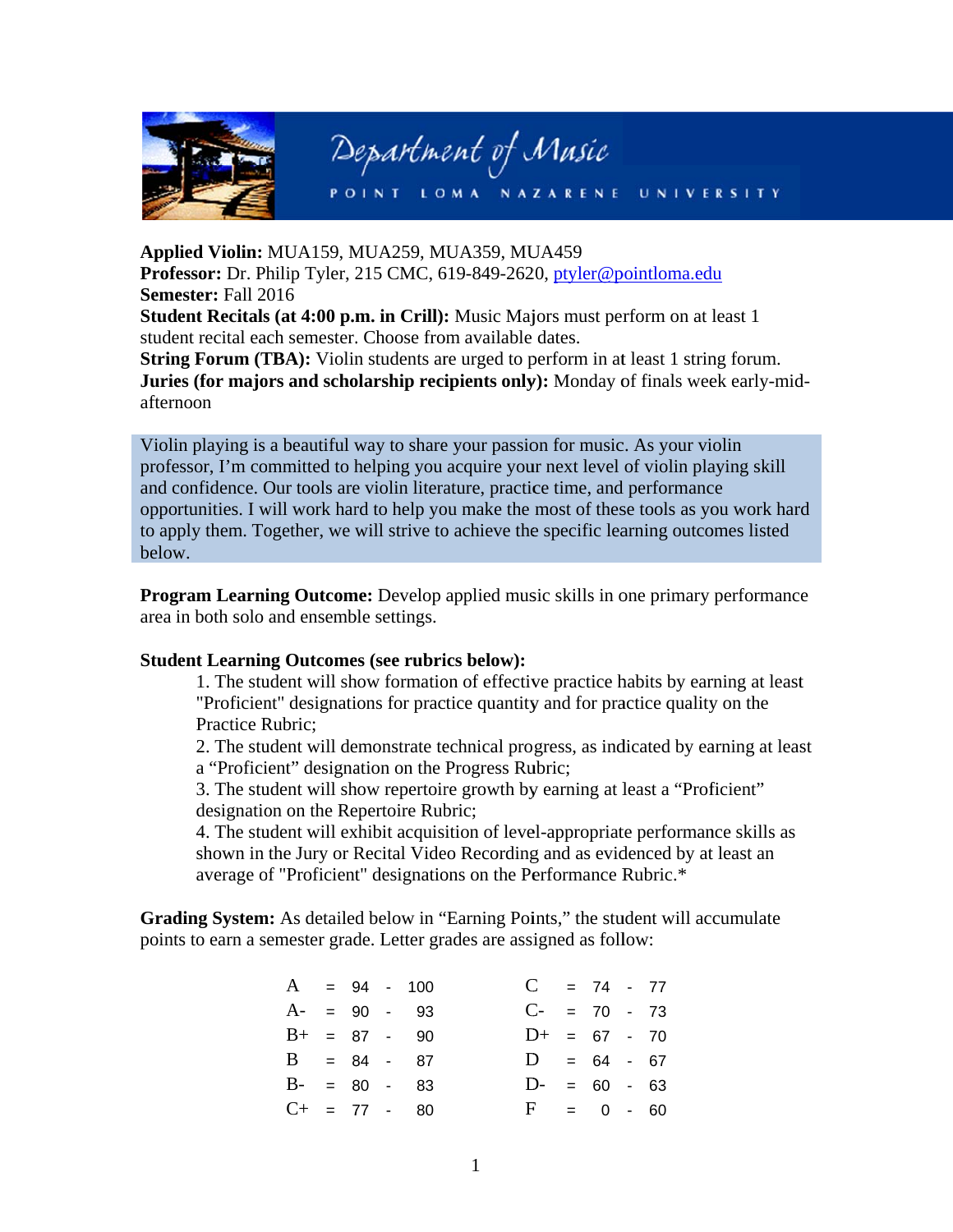**Earning Points:** Points will be accumulated according to the following details:

# **1. For each lesson (86% of semester grade):**

- $\triangleright$  Practice accounts for 60% of your lesson grade. For full credit
	- A beginning-level student needs to practice 30 minutes daily, or
	- An advanced 1-credit student needs to practice 60 minutes daily, or
	- A 2-credit student needs to practice 90 minutes daily, or
	- A student preparing for a junior or senior recital needs to practice 120 minutes daily.
- $\triangleright$  Practice in excess of these guidelines will make you a better violinist while also improving your grade.
- Record your practice **daily** (or as often as possible) using the Violin Practice Record form. This is the only way to earn practice quantity points.
- $\triangleright$  Your weekly in-lesson grade, which accounts for 40% of your lesson grade, is based on the instructor's evaluation of 1) your practice quality (based on your practice journal for the previous week), and 2) the quality of your lesson performance.

# **2. Performance grade (14% of semester grade):**

 $\triangleright$  Student is graded on public performance and/or jury if a music major or on violin scholarship.

| <b>Practice</b><br><b>Rubric</b> | Preliminary                                                                                                                                                                                                 | <b>Basic</b>                                                                                                                                                                           | Proficient                                                                                                                                                                                          | Advanced                                                                                                                                                                                  |
|----------------------------------|-------------------------------------------------------------------------------------------------------------------------------------------------------------------------------------------------------------|----------------------------------------------------------------------------------------------------------------------------------------------------------------------------------------|-----------------------------------------------------------------------------------------------------------------------------------------------------------------------------------------------------|-------------------------------------------------------------------------------------------------------------------------------------------------------------------------------------------|
| Practice<br>Quantity             | Less than 60 hours<br>per unit if registered<br>for 2 units and not<br>working on a for-<br>credit recital; less<br>than 40 hours per<br>unit if at prep level;<br>otherwise less than<br>80 hours per unit | 60-74 hours per<br>unit if registered<br>for 2 units and not<br>working on a for-<br>credit recital; 40-49<br>hours per unit if at<br>prep level;<br>otherwise 80-99<br>hours per unit | At least 75 hours<br>per unit if<br>registered for 2<br>units and not<br>working on a for-<br>credit recital; at<br>least 50 hours per<br>unit if at prep<br>level; otherwise<br>100 hours per unit | $90+$ hours per<br>unit if registered<br>for 2 units and<br>not working on a<br>for-credit recital;<br>$60+$ hours per<br>unit if at prep<br>level; otherwise<br>$130+ hours per$<br>unit |
| Practice<br>Quality              | Practice log missing<br>or indicative of<br>much inappropriate<br>use of practice time,<br>as reflected in a<br>practice quality<br>grade of C- or lower                                                    | Practice log<br>indicates both<br>appropriate and<br>inappropriate use of<br>practice time, as<br>reflected in a<br>practice quality<br>grade of C to B                                | Practice log<br>indicates mostly<br>appropriate use of<br>practice time, as<br>reflected in a<br>practice quality<br>grade of $B+$ to $A-$                                                          | Practice log<br>indicates 100%<br>appropriate use<br>of practice time,<br>as reflected in a<br>practice quality<br>grade of A                                                             |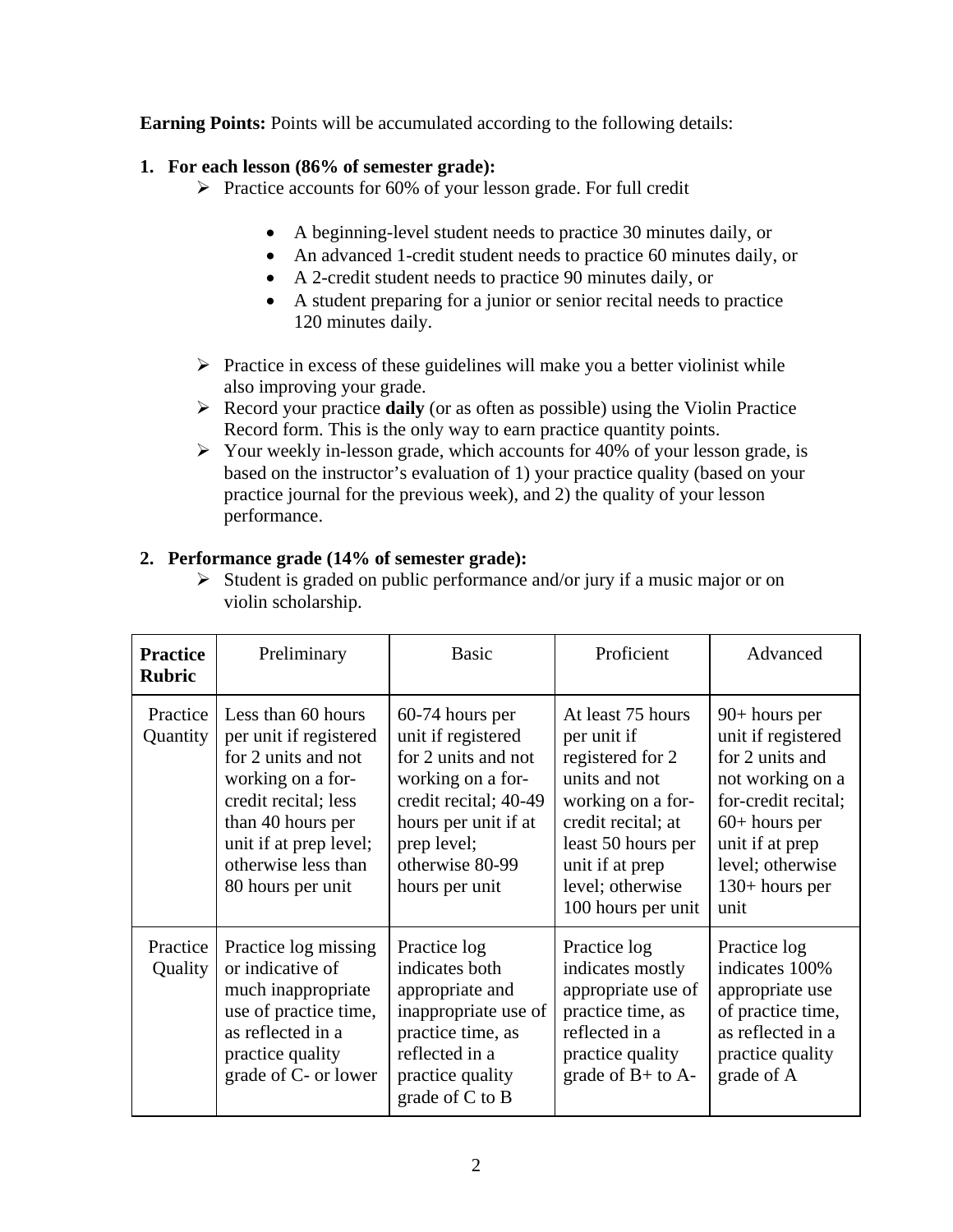| <b>Technical</b><br><b>Progress</b><br><b>Rubric</b> | Preliminary                                | Basic                                                                   | Proficient                                                                                                                         | Advanced                                                                                                                           |
|------------------------------------------------------|--------------------------------------------|-------------------------------------------------------------------------|------------------------------------------------------------------------------------------------------------------------------------|------------------------------------------------------------------------------------------------------------------------------------|
| Improvement                                          | Student has<br>not improved<br>technically | Student's<br>technique has<br>improved<br>less than can<br>be described | A comparison of the<br>student's previous<br>Technique Profile<br>Average with the<br>current one shows at<br>least .1 improvement | A comparison of the<br>student's previous<br>Technique Profile<br>Average with the<br>current one shows at<br>least .2 improvement |

| <b>Repertoire</b><br><b>Rubric</b> | Preliminary                                                                                                                    | Basic                                                                                        | Proficient                                                                                | Advanced                                                                                                                                                  |
|------------------------------------|--------------------------------------------------------------------------------------------------------------------------------|----------------------------------------------------------------------------------------------|-------------------------------------------------------------------------------------------|-----------------------------------------------------------------------------------------------------------------------------------------------------------|
| List                               | Current   Falls short of the<br>Repertoire   current level on<br>two or more of<br>lines 3-7 of the<br>Level Standards<br>form | Falls short of<br>the current level<br>on one of lines<br>3-7 of the Level<br>Standards form | Complies with<br>the current<br>level on lines<br>$3-7$ of the<br>Level<br>Standards form | Complies with the<br>current level on lines<br>3-7 of the Level<br>Standards form and<br>surpasses the current<br>level on at least one<br>of those lines |

| <b>Performance</b><br>Rubric* | Preliminary                                                                                                       | <b>Basic</b>                                                                               | Proficient                                                                           | Advanced                                                                                                |
|-------------------------------|-------------------------------------------------------------------------------------------------------------------|--------------------------------------------------------------------------------------------|--------------------------------------------------------------------------------------|---------------------------------------------------------------------------------------------------------|
| Physical<br>Approach          | Notably<br>awkward<br>position and/or<br>movements                                                                |                                                                                            | Position and<br>movements work<br>well                                               | Extremely graceful<br>and effective<br>position and<br>movements                                        |
| Pulse $\&$<br>Rhythm          | Erratic pulse.<br>Pulse<br>significantly<br>deviates from<br>suggested<br>tempo. Multiple<br>misplaced<br>rhythms | Unstable pulse.<br>Pulse deviates<br>from suggested<br>tempo. Some<br>misplaced<br>rhythms | Steady pulse close<br>to suggested<br>tempo. Only minor<br>rhythmic<br>discrepancies | Establishes and<br>maintains correct<br>and steady pulse.<br>All rhythms are<br>accurately<br>performed |
| Notes $\&$                    | Inaccurate                                                                                                        | Missed notes                                                                               | Small                                                                                | Notes are accurate.                                                                                     |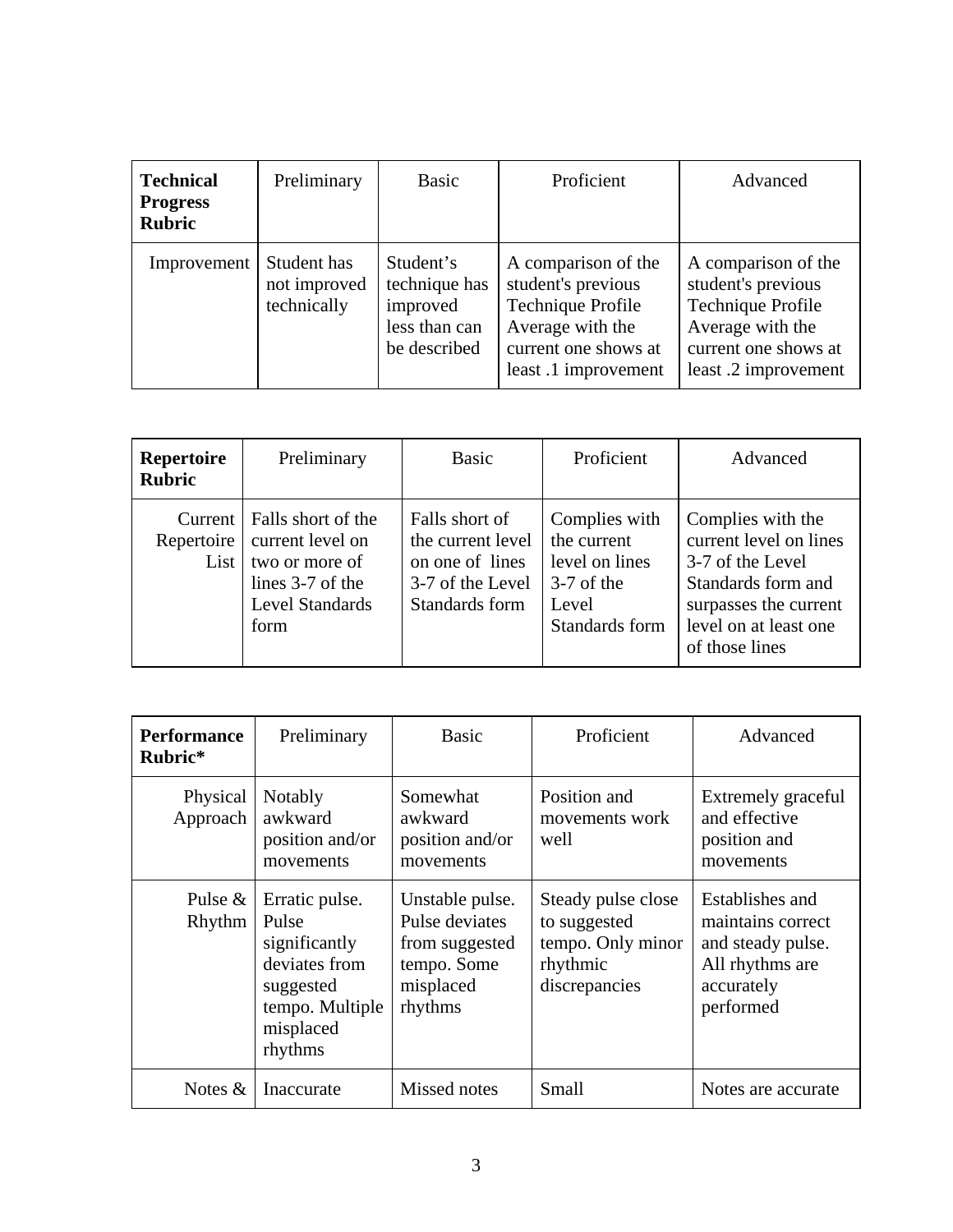| Intonation                                                                                   | notes, with<br>serious<br>intonation<br>problems                                                 | with predictable<br>intonation<br>problems                                                                   | errors/missed notes<br>are quickly fixed<br>with acceptable<br>intonation                                      | and in tune<br>throughout all<br>selections                                                   |
|----------------------------------------------------------------------------------------------|--------------------------------------------------------------------------------------------------|--------------------------------------------------------------------------------------------------------------|----------------------------------------------------------------------------------------------------------------|-----------------------------------------------------------------------------------------------|
| Technical<br>Facility                                                                        | Fingers and/or<br>bow do not<br>move<br>smoothly;<br>frequent major<br>glitches                  | Fingers and<br>bow move fairly<br>smoothly;<br>frequent<br>glitches                                          | Fingers and bow<br>move<br>smoothly/easily<br>throughout<br>selections with<br>minor glitches                  | Fingers and bow<br>move<br>smoothly/easily<br>throughout<br>selections                        |
| Tone Quality                                                                                 | Frequent<br>unmusical<br>tones and bow<br>changes. Tone<br>often loses<br>focus and/or<br>beauty | Student slowly<br>recovers from<br>lapses of tone.<br>Prolonged<br>predictable<br>lapses of tone at<br>times | Good tone is<br>produced for the<br>majority of the<br>selections with<br>short predictable<br>lapses at times | Professional,<br>musical and mature<br>tone maintained<br>throughout the<br>selections        |
| Articulation                                                                                 | Articulations<br>are frequently<br>inaccurate<br>and/or muddy                                    | Articulation are<br>inaccurate or<br>muddy at times                                                          | Articulations are<br>mostly accurate,<br>clean, and musical<br>with minor lapses<br>in clarity                 | Articulations are<br>accurate, clean, and<br>musical                                          |
| Dynamic<br>Contrast                                                                          | Dynamic<br>markings are<br>not observed                                                          | Some dynamic<br>contrast used                                                                                | Most dynamics are<br>played as written<br>within a somewhat<br>narrow range                                    | All dynamics<br>played as written<br>with effective and<br>obvious contrast<br>between levels |
| Phrasing                                                                                     | Displays a lack<br>of<br>understanding<br>of musical<br>phrases                                  | Displays a<br>limited or<br>incorrect<br>organization of<br>musical<br>phrasing                              | Conveys a good<br>sense of phrases                                                                             | Gives beautiful and<br>effective shape to<br>phrases                                          |
| Musicality<br>Incorrect styles<br>are presented.<br>Musical<br>expression is<br>not apparent |                                                                                                  | Appropriate<br>style is not<br>maintained.<br>Limited musical<br>expression                                  | Appropriate style<br>maintained<br>throughout most of<br>performance.<br>Musical expression<br>is apparent     | Appropriate style<br>conveyed<br>throughout. Artistic<br>musical expression                   |
| Stage                                                                                        | Appearance                                                                                       | Appearance and                                                                                               | Appearance and                                                                                                 | Impressive                                                                                    |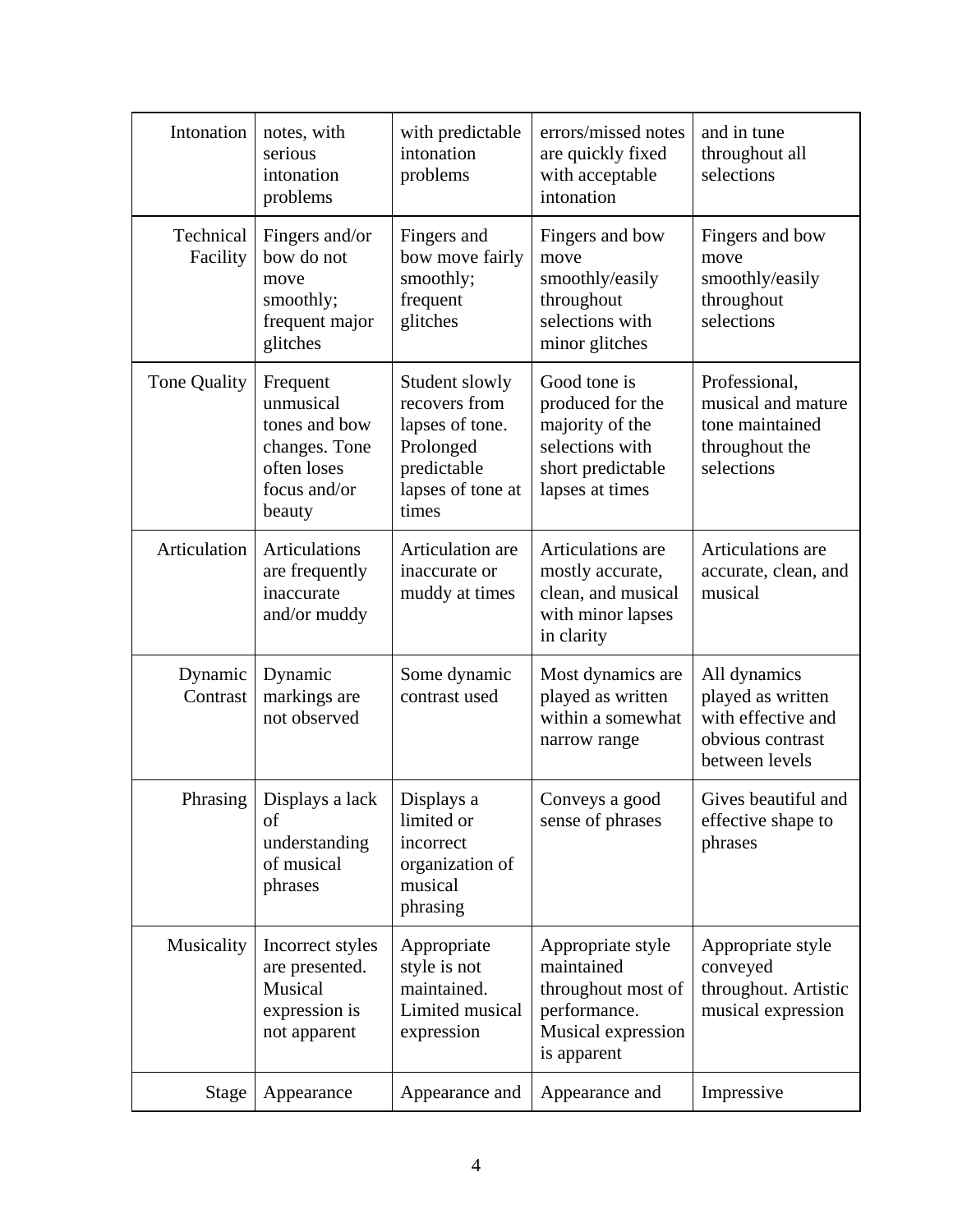| Presence | and/or<br>deportment<br>noticeably<br>inappropriate | deportment<br>barely<br>acceptable | deportment<br>appropriate | appearance and<br>deportment |
|----------|-----------------------------------------------------|------------------------------------|---------------------------|------------------------------|
|----------|-----------------------------------------------------|------------------------------------|---------------------------|------------------------------|

\*Signature Assignment item for your portfolio

#### **PLNU COPYRIGHT POLICY**

Point Loma Nazarene University, as a non-profit educational institution, is entitled by law to use materials protected by the US Copyright Act for classroom education. Any use of those materials outside the class may violate the law.

## **PLNU ACADEMIC HONESTY POLICY**

Students should demonstrate academic honesty by doing original work and by giving appropriate credit to the ideas of others. Academic dishonesty is the act of presenting information, ideas, and/or concepts as one's own when in reality they are the results of another person's creativity and effort. A faculty member who believes a situation involving academic dishonesty has been detected may assign a failing grade for that assignment or examination, or, depending on the seriousness of the offense, for the course. Faculty should follow and students may appeal using the procedure in the university Catalog. See Academic Policies for definitions of kinds of academic dishonesty and for further policy information.

## **PLNU ACADEMIC ACCOMMODATIONS POLICY**

If you have a diagnosed disability, please contact PLNU's Disability Resource Center (DRC) within the first two weeks of class to demonstrate need and to register for accommodation by phone at 619-849- 2486 or by e-mail at DRC@pointloma.edu. See Disability Resource Center for additional information.

#### **PLNU ATTENDANCE AND PARTICIPATION POLICY**

Regular and punctual attendance at all classes is considered essential to optimum academic achievement. If the student is absent from more than 10 percent of class meetings, the faculty member can file a written report which may result in de-enrollment. If the absences exceed 20 percent, the student may be de-enrolled without notice until the university drop date or, after that date, receive the appropriate grade for their work and participation. See Academic Policies in the Undergraduate Academic Catalog.